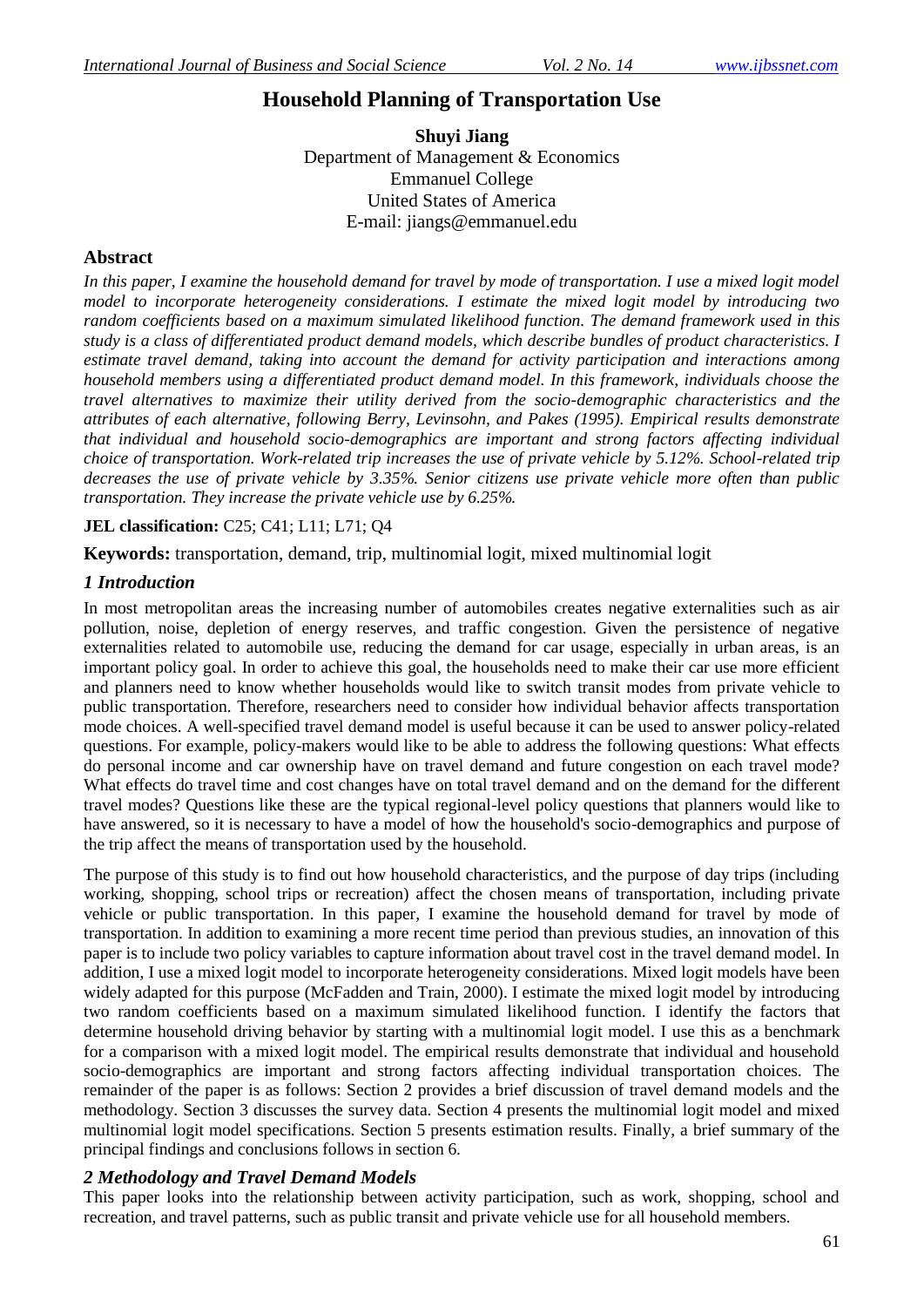It develops a structural discrete choice model that will give distinguishable probabilities of daily pattern choices for each individual. The demand framework used in this study is a class of differentiated product demand models, which describe bundles of product characteristics. In this framework, individuals choose the travel alternatives that maximize their utility conditional on the socio-demographic characteristics and attributes of each alternative, following Berry, Levinsohn, and Pakes (1995, 2004). The foundations of these travel demand models were developed by McFadden (1974). Logit models are commonly used for forecasting the demand for alternatives, because the formula for logit choice probabilities is readily interpretable, especially compared to other types of models. In addition, the parameters of logit models are relatively easy to estimate. Behavioral travel-demand models are summarized in Domencich and McFadden (1975) and Stopher and Meyburg (1975). They review the developments in model specification, estimation, model evaluation and testing, and aggregation and forecasting. Models or hypotheses are formed on the nature of decision processes, and are evaluated in light of observed behavior. Domencich and McFadden (1975) outline a general procedure for formulating econometric models of population choice behavior from distributions of individual decision rules. They found that as auto time and cost increase relative to transit, the probability of choosing auto goes down. Respondent's race and occupation are important factors that affect probability of choosing auto for work.

Mixed logit models have been widely used to analyze consumers' travel-mode choice behavior in this research field (McFadden and Train, 2000). Among most of the available data analyzing transportation mode choices behavior, only one choice of one individual is recorded. Theoretically, with this type of cross-sectional data, it is not possible to distinguish between randomness and taste variations. As a result, it is not possible to estimate individual-specific parameters. McFadden and Train (2000) propose that it is feasible to capture the differences among people by assuming that the model parameters follow some distribution, instead of a fixed parameter as constrained in the closed form generalized extreme value (GEV) models, such as the multinomial logit and nested logit models which have been widely used to describe choice behavior in a variety of domains during the last twenty to thirty years. The analyst chooses the distributions and the parameters are obtained by the estimation procedure. The most commonly assumed distributions are normal, lognormal, and uniform distributions.

Individuals must decide which means of transportation to take, so any decision will fall into one of these three categories: private vehicle, public transit or other means of transportation. Thus, these three alternatives are the dependent variables in this analysis. The independent variables must either be exogenous to the estimation system such as vehicle attributes or be an output such as household socioeconomic characteristics. The independent variables in this study are trip distance, household total income per capita, age, gender, and race, vehicle per driver, travel cost and time per mile, and trip purposes. Trip purposes are included in this analysis, because individuals may choose different modes of transportation based on purpose of the trip . I aggregate the trip purposes into four categories: work-related trip, shopping trip, school trip and recreation trip.

### *3 The Survey Data and Variables*

The survey dataset used to estimate the model is the 2001 National Household Travel Survey (NHTS). The survey provides information to assist transportation planners and policy makers. There are 69,817 usable households in the national sample. Travel days were assigned for all seven days of the week, including all holidays. The first travel day assigned was March 29, 2001. The last travel day assigned was May 4, 2002. The designated 24-hour travel day starts at 4:00 a.m. of the day assigned and continues until 3:59 p.m. of the following day. The NHTS is composed of different levels of data for (1) household level, which includes household size, age and gender of the household member, worker status of each household member, number of vehicles and income; (2) person level, which includes education level, worker status, and driver status; (3) vehicle level, vehicle model, model year, months vehicle owned, annual miles driven, and primary driver; (4) day trip level, which includes trip purpose, distance to destination, mode of transportation, vehicle used, and time trip began; (5) long distance trip level, which includes trip purpose, access and egress modes, overnight stops, transportation mode and stop purpose. I only focus on day travel dataset because my primary goal is to find how the household's socio-demographics and purpose of the day trip affect the means of transportation used by the household on a daily basis. Ì

The variables included in my analysis will be the chosen mode of the trip, trip origin and destination, travel cost and time, and the socioeconomic characteristics of travelers and their households. I generate three discrete choices, which can be one of the following: (1) private vehicle, includes car, van, SUV, motorcycle, pickup truck, other truck, and RV; (2) public transportation, includes bus, train, subway, trolley, shuttle; (3) other type of transportation, includes walk, bicycle, sailboat, motorboat, yacht, ship, cruise, taxicab, limousine and others. Summary statistics for the variables used for this empirical analysis are shown in Table 1.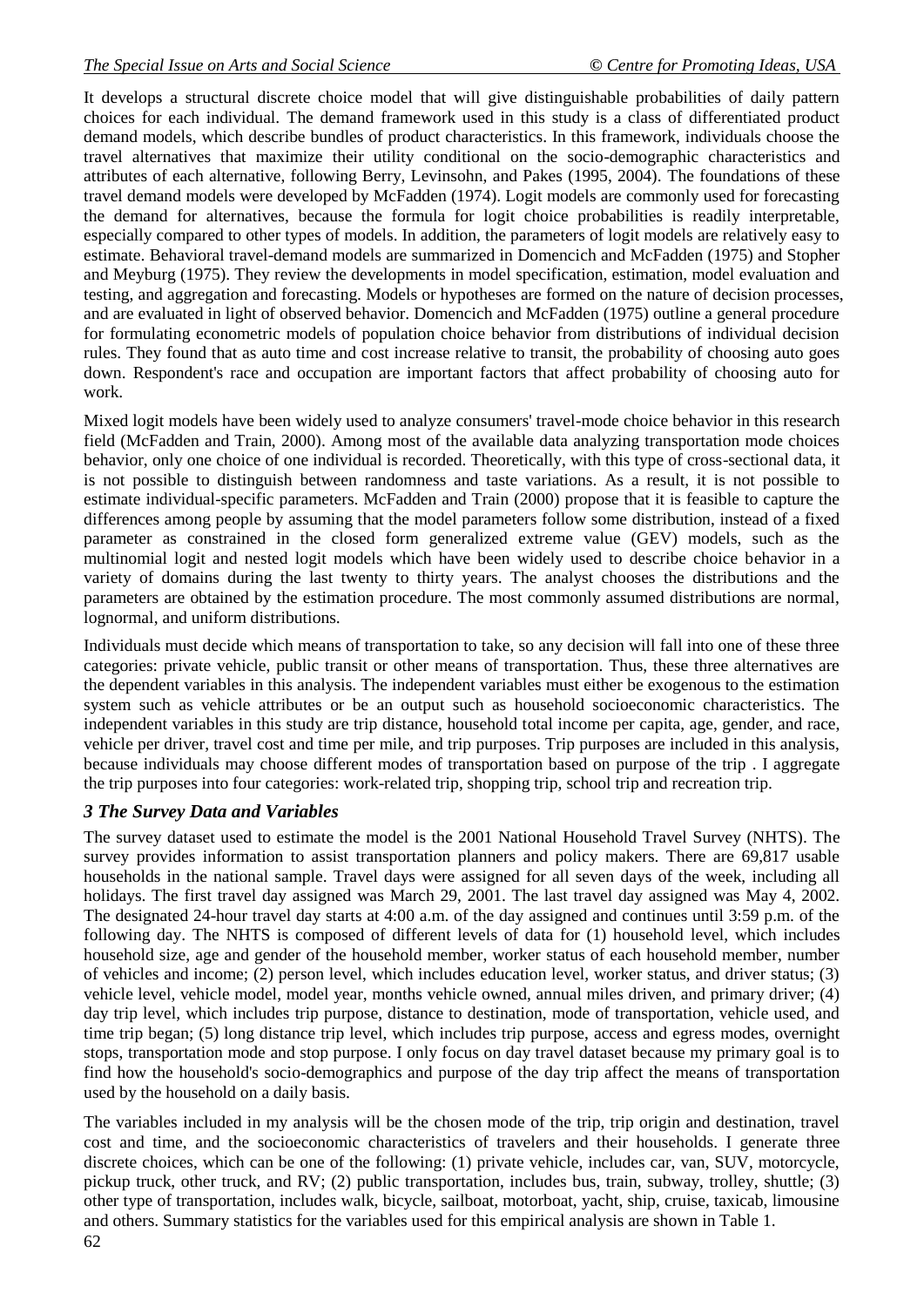Trip distance, *Trip Miles*, is measured in miles. Its mean is 8.48 miles, ranging from 0 mile to 1200 miles. Household total income per capita, *Income per Capita,* is an index variable, ranging from 1 to 18. The increment of the index is \$5000. Thus, if *Income per Capita* is equal to 1, household total income per capita is less or equal to \$5000. If *Income per Capita* is equal to 2, household total income per capita ranges from \$5000 to \$9999. If *Income per Capita* is equal to 3, household total income per capita ranges from \$10,000 to \$14,999. If *Income per Capita* is equal to 18, household total income is more than or equal to \$100,000. The mean of this variable is 6.01. Respondent's gender, *Gender*, is a dummy variable, 0 for female and 1 for male. Respondent's age, *Age*, ranges from 0 to 88. Its mean is 39 years old. Household members are included. Vehicle per driver, *VPD*, is the number of vehicles divided by the number of drivers in each household. It ranges from 0 to 10. 

*Price per Mile* is the travel cost of the trip per one mile. Travel cost is calculated as the money spent for the individual trip. For trips that use a private vehicle, travel cost is equal to the trip distance divided by respondent's vehicle's gas mileage, miles per gallon (MPG), and then multiply by the price of the fuel in respondent's state. For trips that use public transportation, travel cost is the transit fares of the trip. I first look into where the trip takes place by which public transportation and then find the average transit fare in that location. For other means of transportation, travel costs for walking and bicycling are assumed to be zero; travel costs for sailboat, motorboat, yacht, ship are equal to the trip distance divided by respondent's boat's diesel mileage, and then multiply by the price of the fuel in respondent's state; travel cost for cruise is the average cruise fare for that trip; travel costs for taxicab, limousine are the average price of the service per mile multiplies by the trip distance. 

*Time per Mile* is the time spent on the trip per one mile. Its mean is 3.05 minutes per mile, ranging from 0 minutes per mile to 57 minutes per mile. Trip purposes, *Work*, *School*, *Shopping* and *Recreation,* are dummy variables. Four race groups are included, *White*, *Black*, *Asian* and *Hispanic*, also dummy variables. Other race groups include American Indian, Alaskan Native, Native Hawaiian, other Pacific Islander.

#### *4 Multinomial Logit Model Specification*

The logit model is the earliest and most widely used discrete choice model. Its popularity is due to the fact that the formula for the choice probabilities takes a closed form and is readily interpretable. By far most frequently-used specification is the multinomial logit model despite the fact that a potentially important drawback is the independence from irrelevant alternatives property (IIA). The IIA is a necessary and sufficient property of the multinomial logit model. It states that the ratio of the probabilities of choosing any two alternatives is independent of the attributes or the availability of a third alternative. I choose the multinomial logit model because one of the main independent variables is household total income per capita. Income is invariant across alternatives. For alternative-varying regressors the conditional logit model should be used, but when instead the regressors do not vary over alternatives, the multinomial logit model is used. The multinomial logit model specifies:

$$
p_{ij} = \frac{e^{x_i/\beta_j}}{\sum_{k=1}^{K} e^{x_i/\beta_k}}, \ j = 1,...,m.
$$
 (1)

Where  $P_{ij}$  is the probability of individual *i* chooses alternative  $j$ .  $\mathcal{G}, \ldots, \mathcal{G}_n$  are *m* vectors of unknown regression parameters.

There are *m* alternatives and the dependent variable *y* is defined to take value *j* if the *j*th alternative is taken,  $j \in \mathbb{I} \{1, \ldots, m\}$ . Define the probability that alternative  $j$  is chosen as

$$
p_j = Pr[y = j], j = 1,...,m.
$$
 (2)

Thus  $y_j$  equals one if alternative *j* is the observed outcome and the remaining  $y_k$  equals zero, so for each observation on *y* exactly one of  $y_1$ ,  $y_2$ , ...,  $y_m$  will be nonzero. The multinomial density for one observation can then be written as

$$
f(y) = p_1^{y_1} \times p_2^{y_2} \times \dots \times p_m^{y_m} = \prod_{j=1}^m p_j^{y_j}.
$$
 (3)

where  $p_j^{y_j}$ is the probability that alternative  $\dot{j}$  is chosen.

The likelihood function for a sample of  $N$  independent observations is then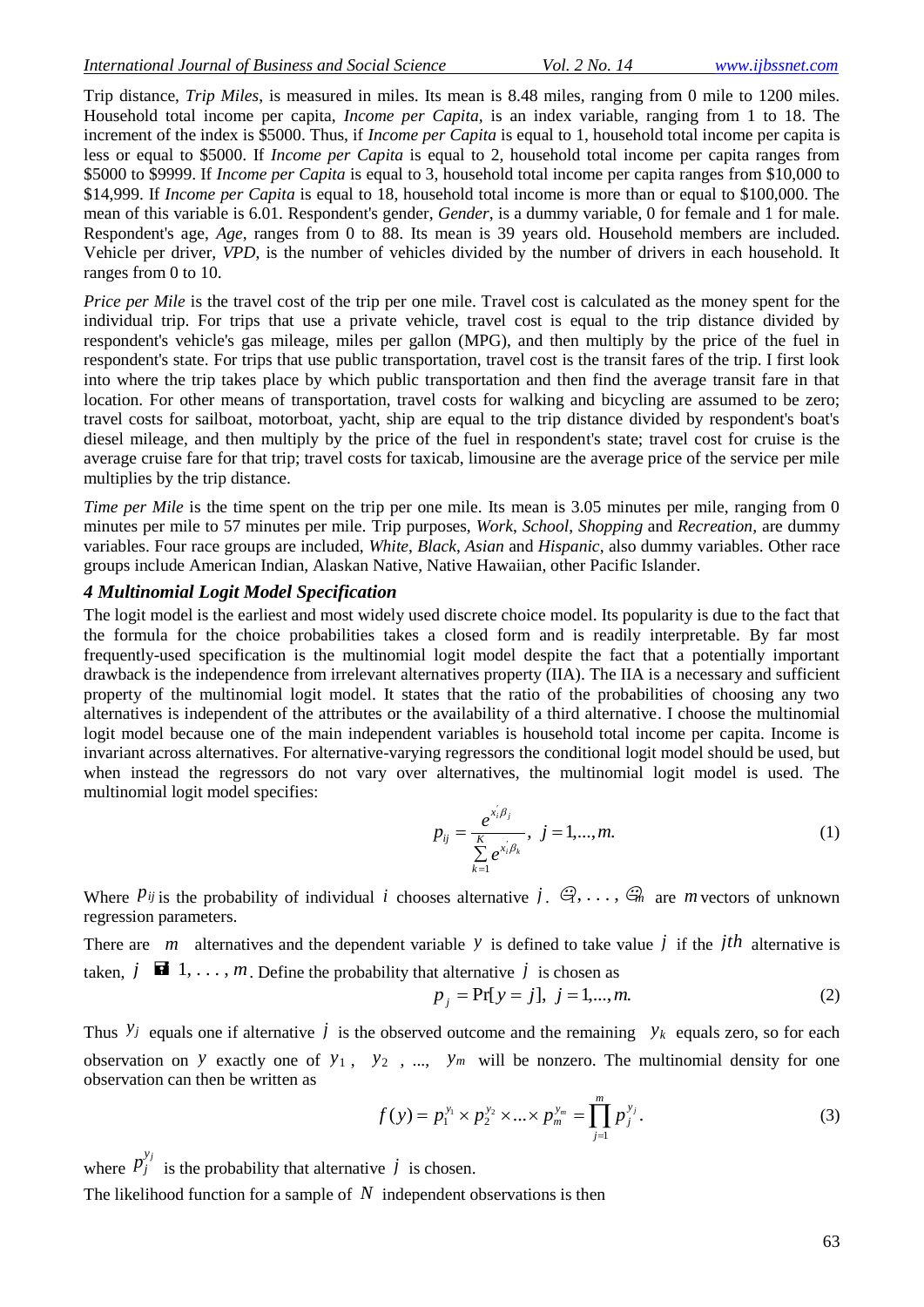$$
L_N = \sum_{i=1}^N \sum_{j=1}^m y_{ij} p_{ij}.
$$
 (4)

where  $P_{ij}$  is a function of parameters and regressors. Maximum likelihood estimation (MLE) is then used to obtain coefficient estimates  $\epsilon$  s.

Although most studies report only the regression coefficients of the model, instead of the more informative marginal effects, I will focus on marginal effects on the choice probabilities of a change in the regressor for a given individual. One obtains marginal effects by calculating

$$
\frac{\partial p_i}{\partial x_{ik}} = \frac{e^{x_i/\beta}}{(1 + e^{x_i/\beta})^2} \beta_k.
$$
\n(5)

The dependent variable has three alternatives: vehicle, public transportation, and other type of transportation. The observed mode shares for the three modes considered are shown in Table 2. The parameter estimates for the multinomial logit model are presented in Table 3. Marginal effects are calculated to better interpret the multinomial logit model. Table 4 shows the marginal effects for private vehicle, public transportation and other means of transportation.

From Table 3, *Trip Miles* is statistically significant at the 1% level. From Table 4, it affects the probability of taking a private vehicle, or public transportation positively and affects the probability of taking other means of transportation negatively. If the trip distance increases by one mile, the probability of a respondent taking a private vehicle increases by 0.54%, the probability of taking a public transportation increases by 0.03% and the probability of taking other forms of transportation decreases by 0.03%. 

*Income per Capita* is statistically significant at the 1% level. The increment of this variable is \$5000, so when household total income per capita increases by \$5000, it will increase the probability of taking a private vehicle by 0.07%, and it will decrease the probability of taking a public transit by 0.04% and decrease the probability of taking other types of transportation by 0.03%. Therefore, as household total income per capita goes higher, people are more likely to choose a private vehicle as their means of transportation. 

*Gender* is statistically significant at the 1% level for private vehicle and significant at the 10% level for public transportation. It affects the likelihood of choosing a private vehicle negatively but a public transportation positively, which implies that man are less likely to take a private vehicle but more likely to take a public transportation to go for daily trips, such as work and work-related trips. 

*Age* ranges from 1 to 88. Its parameter estimates are statistically significant at the 1% level. This variable affects the likelihood of taking a private vehicle positively and the likelihood of taking a public transportation negatively, which indicates that people are more reliant on private vehicles when they get older. When a person uses his vehicle habitually, it is difficult to change his behavior. I calculated the marginal effects from the multinomial logit model for elderly people whose age is from 61 to 88. The results are presented in Table

5. When age falls into the category of 61 to 88, one more year older increases individual's probability of choosing a private vehicle by 6.25% and increases his or her probability of choosing a public transit by 0.01%. Thus, elderly people are more reliant on the private vehicle than young adults. Vehicle per driver, *VPD*, is a measure of vehicle availability in each household. It is reasonable to assume that individuals' decisions on the means of transportation and vehicle ownership are related. The decision made to purchase a vehicle implies that an automobile in one's household is more desirable as one's means of transportation. The parameter estimates of *VPD* are statistically significant at the 1% level. *VPD* affects the likelihood of choosing a private vehicle positively and affects the likelihood of choosing a public transportation negatively. One more vehicles per driver in one's household, the probability of taking a private vehicle to go for a day trip increases by 10.22%, but the probability of choosing a public transportation decreases by 8.45%. Ĭ

The parameter estimates of *Price per Mile* are significant at the 5% level. *Price per Mile* affects both the possibility of taking a private vehicle and public transportation negatively. If *Price per Mile* increases by 1 dollar/mile, it decreases the likelihood of choosing a private vehicle by 3.22% and decreases the likelihood of choosing a public transportation by 6.31%.The parameter estimates of *Time per Mile* are significant at the 10% level. If *Time per Mile* increases by 1 minute/mile, it decreases the likelihood of taking a private vehicle by 9.05% but increases the likelihood of taking a public transportation by 7.10%. I aggregate the purpose of the day trips into five categories: work trip, school trip, shopping trip, recreation trip and other types of trips. Each of these four variables are statistically significant at the 1% level relative to other types of trips.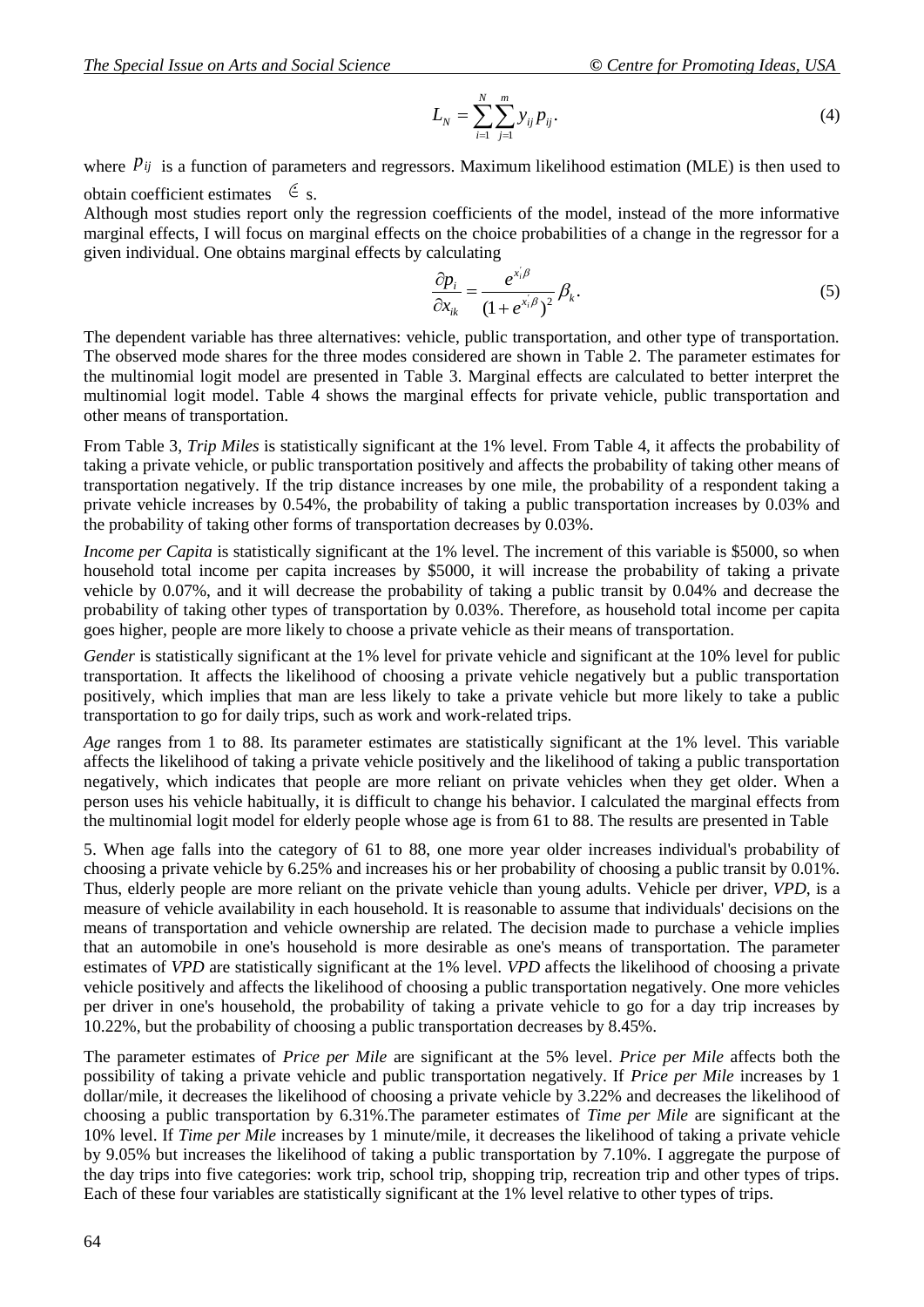*Work Trip* affects the likelihood of taking private vehicle and public transit positively. It increases the probability of the private vehicle by 5.12% but only increases the probability of taking a public transit by  $0.25\%$ .

*School Trip* affects the probability of taking a private vehicle negatively by 11.63% and the probability of taking a public transportation positively by 11.73%. The signs are expected, because most children go to school by the school bus. 

*Shopping Trip* has the expected signs as well. It affects the probability of taking a private vehicle positively by 3.35% and the probability of taking a public transportation negatively by 2.73%. Shoppers find taking public transportation is more onerous than taking their own vehicle because they may have quite a number of bags after shopping. 

*Recreation Trip* affects the probability of taking a private vehicle negatively by 9.48% and the probability of taking public transportation negatively by 1.14%, which implies that people are more likely to take other types of transportation instead of their own vehicle or public transportation for daily trips. Since there are high frequencies of transportation modes that are walking, bicycling and boating, people may choose these alternatives for recreation purposes within one day. For ethnic backgrounds, I include *White*, *Black*, *Asian* and *Hispanic* in the estimation. *White*, *Black* and

*Hispanic* are statistically significant at the 1% level. *Asian* is not significant. The problem with the multinomial logit model is that all the parameters are assumed to be fixed. If the non-intercept coefficients of the independent variables depend on unobserved features of the trip-maker, then random coefficient variation arises in the travel mode choice model. Therefore, mixed multinomial logit model is introduced in the following section.

### *5 Mixed Multinomial Logit Model Specification*

Consider a mixed multinomial logit model that allows correlation and heteroscedasticity (McFadden and Train,

2000). The model assumes that a person faces a choice of  $j$  alternatives. His or her utility from any alternative can be decomposed into a non-stochastic part, linear in parameters, that depends on observed data, a stochastic part that is correlated over alternatives and heteroscedastic, and the last part that is independently identically distributed ( i.i.d. ) over alternatives and people. I follow the traditional discrete choice random coefficients literature that includes Domencich and McFadden (1975) and Hausman and Wise (1978). This

literature assumes a linear utility function  $u_{ij}$  obtained by consumer i from the choice of product i. When  $j \nightharpoonup a$  0,  $u_{i0}$  is the utility of the consumer if he does not purchase any of the J goods and allocates all income to other goods. The utility of individual  $i$  choosing mode  $j$  for trip  $t$  is

$$
U_{ijt} = X_{ijt}\beta_{ijt} + \eta_{jt} + \varepsilon_{ijt}.
$$
\n<sup>(6)</sup>

where  $x_{ijk}$  is a vector of observed variables related to alternative *i* and the consumer *i* in trip *t*.

Further, let  $k$  denote the observed product characteristics. The model then becomes

$$
u_{ijt} = \sum_{k} x_{ijt} \beta_{ik} + \eta_{jt} + \varepsilon_{ijt}.
$$
 (7)

 $\mathcal{G}_k$  is a vector of parameters that are fixed over consumers and alternatives.  $\mathcal{G}_t$  is a random error term with mean zero, whose distribution over consumers and alternatives depends on parameters related to alternative *j* in trip t.  $\hat{f}_{\hat{y}t}$  is a random error term with mean zero and is i.i.d. over alternatives.

Assuming each  $\frac{1}{7}$  is independently, identically distributed extreme value, the logit formula can be expressed as:

$$
L_i(\eta) = \frac{e^{\dot{x_i}\beta}}{\sum_j e^{\dot{x_j}\beta + \eta_j}}.
$$
\n(8)

With the mixed multinomial logit model, the choice probability is a mixture of logits, with density function  $\frac{1}{2}$ of as the mixing distribution. Since  $\zeta$  is not given, the unconditional choice probability is the above logit formula integrated over all values of  $\overrightarrow{f}$  weighted by the density of  $\overrightarrow{f}$ :

$$
P_i = \int L_i(\eta) f(\eta | \Omega) d\eta. \tag{9}
$$

65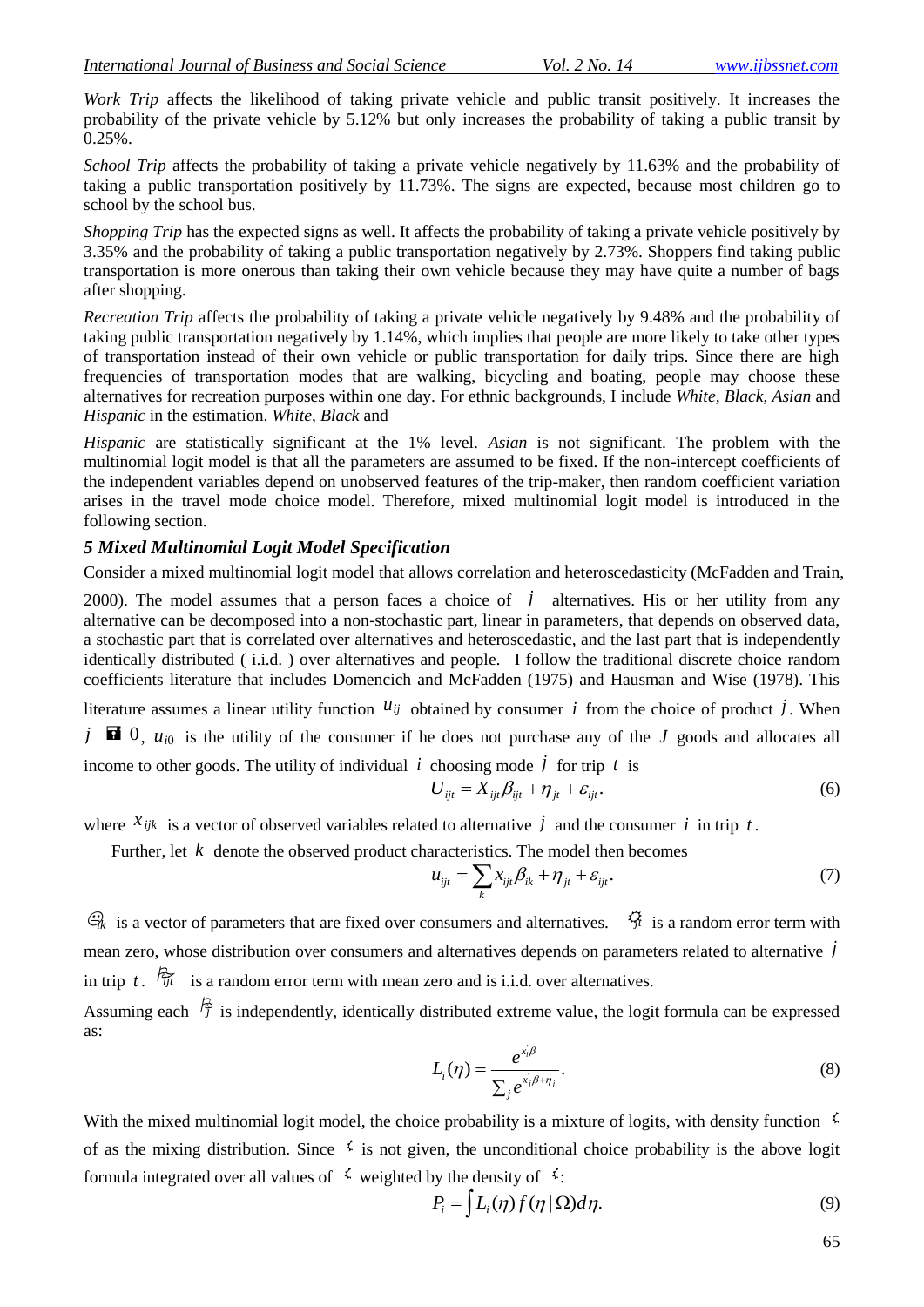The probabilities do not exhibit the IIA property. Here  $f \cap \mathbb{P}^{\mathbb{Q}}$  is the density of  $\zeta$ , where  $\mathbb{Y}$  represents the random parameters of the distribution for  $\zeta$ . Define  $\hat{\zeta}$  **a**  $\hat{\zeta}$ <sub>*j*</sub>. Since  $\hat{\zeta}$  is the unobserved random portion of utility, it can be correlated over alternatives depending on the specification of  $z_j$ . Researchers specify a distribution for coefficients and estimate the parameters of that distribution. The random coefficient

 $\sharp$  of variable  $z_j$  represents the variation over people. For the standard multinomial logit model,  $z_j$  is identically equal to zero. Thus there is no correlation over alternatives in the utility function. This lack of correlation gives rise to the IIA property. With nonzero random coefficients, utility is correlated over alternatives, which introduces a heteroscedasticity problem.

Since the formula (9) does not have a closed form, it is not possible to calculate it directly, requiring simulation methods to approximate it. Given a value for parameter  $\mathcal{V}$ , a value of  $\mathcal{V}$  is drawn from its distribution. Thus the logit solution can be obtained by simulation. This process is repeated for many times, at least 100 draws roughly. So, the simulated probability that the person chooses alternative *i* will be

$$
SP_i = \frac{1}{R} \sum_{r=1,\dots,R} L_i(\eta^r).
$$
 (10)

where  $R$  is the number of draws to repeat. The simulated probabilities sum to one over alternatives, which is useful in forecasting the travel demand model.

A mixed multinomial logit is well suited to simulation methods for estimation. If the simulated probabilities are inserted into the log-likelihood function, the simulated log-likelihood is obtained:

$$
SLL = \sum_{n=1}^{N} \sum_{j=1}^{J} d_{nj} \ln SP_i.
$$
 (11)

where  $d_{nj}$  **i** 1 if individual *n* chooses alternative *j* and  $d_{nj}$  **ii** 0 The maximum simulated likelihood estimator is the value of that maximizes *SLL* .

Parameter estimates for the mixed multinomial logit model are presented in Table 6. The multinomial logit (MNL) model is estimated using maximum likelihood method and the mixed multinomial logit (MXL) model is estimated using maximum simulated likelihood with a normal distribution assumption on the two parameters of *VPD*. The maximum simulated likelihood is obtained using the GAUSS programming language. The MNL model provides only point estimates for each of these two parameters. The standard errors for these point estimates are low. The parameter estimates and the standard errors are somewhat different from the ones obtained by the mixed multinomial logit model. With 100 repetitions, the estimated results for the MXL model give a standard deviation of variable *VPD* for private vehicle of 3.10, which is statistically significant at the 1% level, and for public transportation is 0.13, which is not significant. These results indicate that the heterogeneity assumption on *VPD* for a private vehicle is necessary but for public transportation may not be necessary.

The last part of Table 6 shows the measure of goodness-of-fit, including Log-Likelihood values at convergence and Bayesian Information Criteria (BIC) values. BIC is computed as a function of log-likelihood value at convergence, with a penalty on the number of parameters (Schwartz, 1978). If *LL* denotes the log-likelihood at convergence, *K* denotes the number of parameters estimated in the model and *NOBS* denotes the total number of observation used to estimate the model, then *BIC*  $\mathbf{E} \otimes \mathbf{E}$  **E**  $\mathbf{E}$  **l**  $\mathbf{E}$  **l**  $\mathbf{E}$  **l**  $\mathbf{E}$  **b**  $\mathbf{E}$  **k** . The model selection based on *BIC*, the model minimizing the *BIC* value should be selected. In terms of the comparison based on the goodness-of-fit measures, the Log-Likelihood value of the MXL model is better than for the MNL model, and the *BIC* value favors the MXL model, which means that heterogeneity problem needs to be considered in the parameters.

Two policy questions can be answered in this study: (1) What effects do personal income and car ownership have on travel demand and future congestion on each travel mode? The household income per capita has positive effects on the travel demand and demand of travel modes of a private vehicle and public transportation. (2) What effects do travel time and cost changes have on total travel demand and on the demand for the different travel modes? Compared to other means of transportation, travel time affects the likelihood of choosing a private vehicle negatively and public transit positively. Travel cost affects the likelihood of taking a private vehicle and public transportation negatively.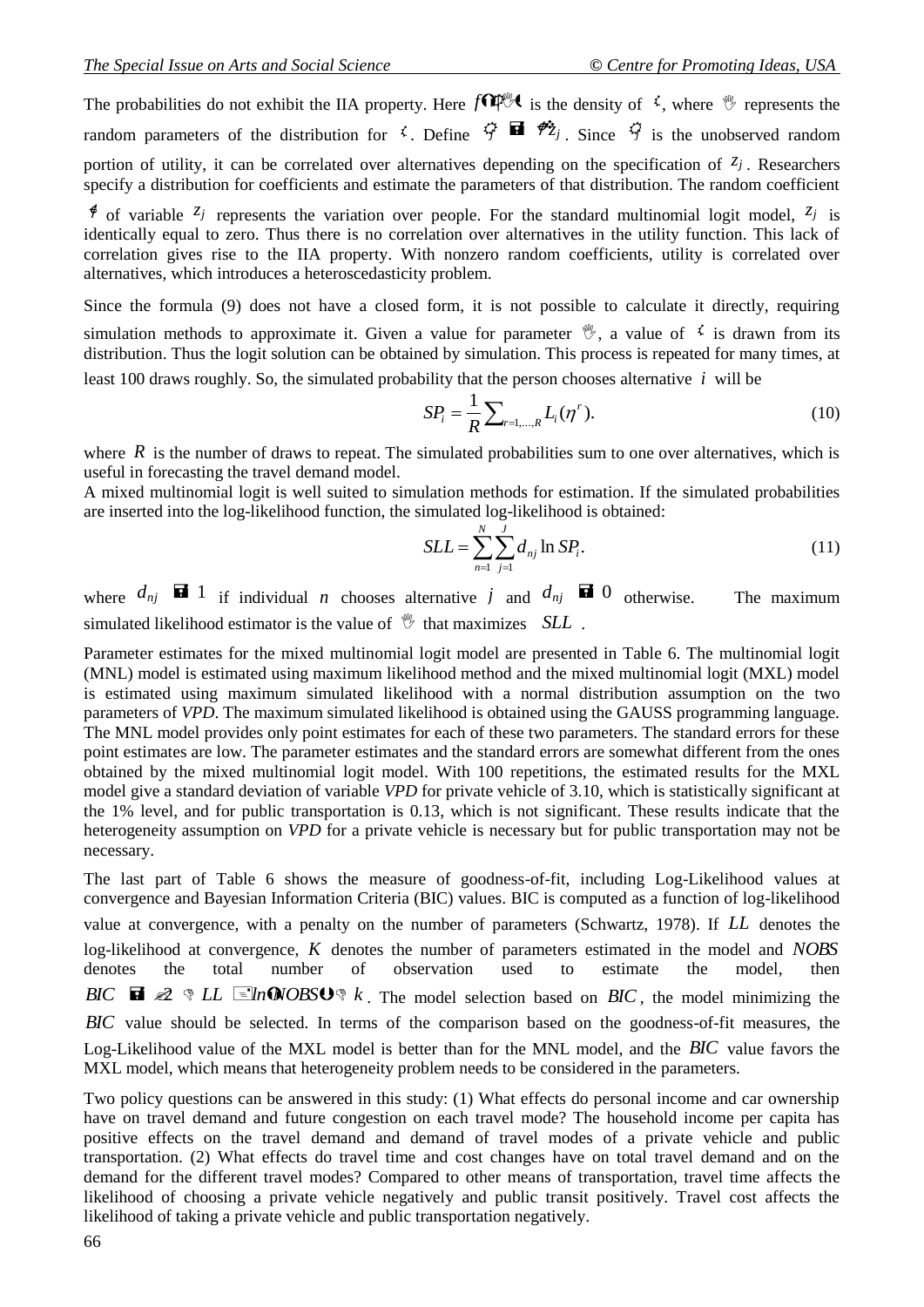## *6 Conclusions*

Metropolitan life depends on a healthy and efficient transportation system. Today's travel networks are automobile-centered, which leads to traffic, air pollution, and energy depletion. It is not possible to build enough roads to meet travel demand, even if the economic, environmental and health costs were ignored. Aware of these problems, reducing the demand for private vehicles is one solution. This analysis studies the choice of travel mode to understand individual behavior. I use a multinomial logit model to estimate how individual behavior influences the choice of transportation. I impose a restriction that constrains the coefficients of trip miles to be equal for both private vehicles and public transit. Using a likelihood ratio test, I find the restriction holds at the 1% level, which makes my model becomes the restricted MLE. In order to interpret the coefficients, I calculate the marginal effects from the efficient restricted model.

The empirical results show that individual and household socio-demographics are important and strong factors affecting individual choice of transportation. The need for motorized travel, or to drive longer distances, should be reduced by some other choices like walking, cycling and public transportation. From the results of marginal effects, the elderly people are more likely to take a private vehicle. One possible reason is habitual car usage. It has frequently been noted that daily travel patterns tend to repeat themselves from day to day, from week to week, and perhaps from year to year (Pendyala et al. 2000). Another possible reason is that elderly people are not aware of transportation alternatives. There are some special public transit services for seniors in most of communities. Kostyniuk and Shope (1999) show that half of the respondents are not aware of public or charitable options when asked if there would be other forms of transportation available for seniors if they could not drive.

Individuals are more likely to take a private vehicle for work, work-related trips, and shopping trips. People are more likely to go to work by public transit if the company is located in a downtown area, simply because it is convenient and the parking and road pricing are costly. Phang and Toh (1997) found that the introduction of charges in Singapore reduced vehicle volumes in the city center by 45%. Unfortunately, there are few real-world examples of road pricing for travel-demand management. However, there is a larger body of research on the use of parking charges to manage demand and influence mode choice. Flannelly et al. (1991) and Kuppam et al. (1998) found that increased parking costs had a greater influence on mode choice than incentives to carpool or take a transit. Multinomial logit model does not allow heteroscedasticity. Its specifications make overly restrictive assumptions about heteroscedasticity. In order to incorporate heterogeneity considerations into the study of mode choice, a mixed multinomial logit model is performed in the above behavioral choice analysis using a maximum simulated likelihood estimation. Thus, a comparison of the two is necessary so as to identify the best model. I calculated the Bayesian Information Criteria value for both models. The results favor the mixed multinomial logit model, so heterogeneity should be considered in the parameters.

### *References*

Berry, S, J. Levinsohn, and A. Pakes, 1995. Automobile Prices in Market Equilibrium, *Econometrica, 63*: 841-990.

- Berry, S, J. Levinsohn, and A. Pakes, 2004. Differentiated Products Demand Systems froma Combination of Micro and Macro Data: The New Car Market, *Journal of Political Economy, 112(1)*: 68-105.
- Domencich, T. and D. McFadden, *Urban Travel Demand: A Behavioral Analysis*, Amsterdam: North Holland, 1975.
- Flannelly, K. J., M. S. Jr. McLeod, L. Flannelly, and R. W. Behnke, 1991. Direct Comparison of Commuters' Interests in Using Different Modes of Transportation. *Transportation Research Record, 1321*: 90-96.
- Hausman, J. A. and D. Wise, 1978. A Conditional Probit Model for Qualitative Choice: Discrete Decisions Recognizing Interdependence and Heterogeneous Preference, *Econometrica, 46*: 403-426.
- Kostyniuk, L.P. and J.T. Shope, 1999. *Choice of Transportation Mode Among Older Drivers and Former Driver*s. UMTRI-99-45.
- Kuppam, A.R., R.M. Pendyala, and M.A.V. Gollakoti, 1998. Stated Response Analysis of the Effectiveness of Parking Pricing Strategies for Transportation Control. *Transportation Research Record, 1649*: 39-46.

McFadden, D., 1974. The Measurement of Urban Travel Demand, *Journal of Public Economics, 3*: 303-328.

- McFadden, D. and K. Train, 2000. Mixed MNL Models for Discrete Response, *Journal of Applied Econometrics, 15(5)*: 447-470.
- Pendyala, R. M., V. N. Shankar, and R.G. McCullough, 2000. Freight Travel Demand Modeling: Synthesis of Approaches and Development of a Framework. *Journal of the Transportation Research Board, 1725*: 9-16.
- Phang, S. and R. S. Toh, 1997. From manual to electronic road congestion pricing: The Singapore experience and experiment. *Journal of Transport Geography, 10(1)*: 29-38.

Stopher, Peter R. and A. H. Meyburg, *Behavioral Travel-Demand Models*, Lexington Books, 1975.

Schwarz, Gideon E., 1978. Estimating the dimension of a model. *Annals of Statistics, 6(2)*: 461--464.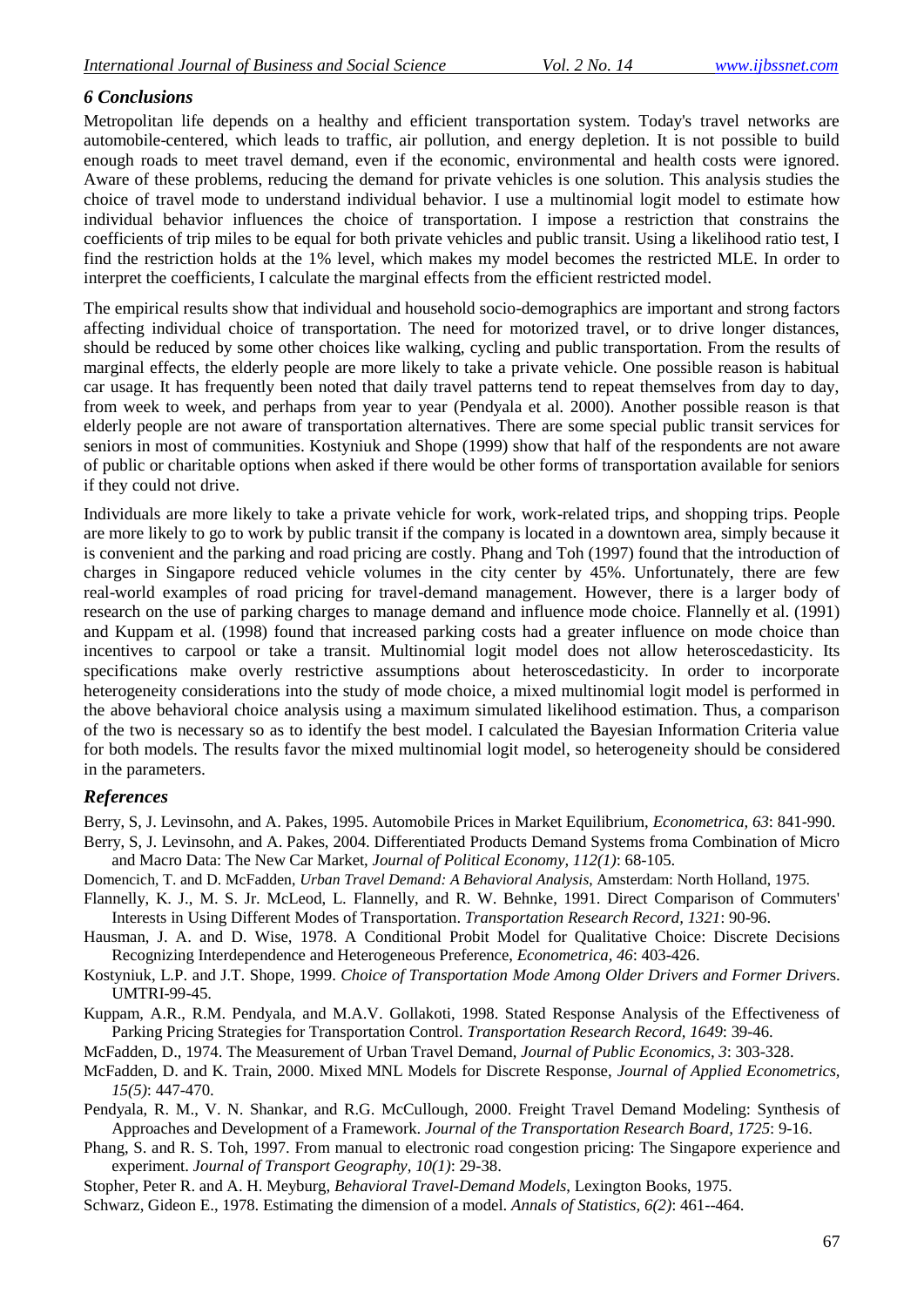| <b>Variable</b>              | <b>Definition</b>                          | Mean  | St. Dev. | Min.         | Max. |
|------------------------------|--------------------------------------------|-------|----------|--------------|------|
| Vehicle                      | <b>Private vehicle</b>                     | 0.79  | 0.41     | 0            |      |
| <b>Public Transportation</b> | <b>Public transportation</b>               | 0.06  | 0.23     | 0            |      |
| <b>Other Transportation</b>  | Other means of transportation              | 0.15  | 0.36     | $\mathbf{0}$ |      |
| <b>Trip Miles</b>            | Trip distance (mile)                       | 8.48  | 20.20    | 0            | 1200 |
| Income per capita            | Household total income per capita (dollar) | 6.01  | 4.29     |              | 18   |
| Gender                       | Respondent's gender                        | 0.47  | 0.50     | 0            |      |
| Age                          | Respondent's age                           | 39.11 | 20.82    | 0            | 88   |
| VPD                          | Vehicle per driver                         | 1.00  | 0.49     | 0            | 10   |
| <b>Price per Mile</b>        | Travel cost per mile (dollar per mile)     | 0.05  | 0.19     | 0            | 0.43 |
| Time per Mile                | Travel time per mile (minute per mile)     | 3.05  | 5.83     | 0            | 57   |
| Work                         | Work and work related trip                 | 0.17  | 0.37     | 0            |      |
| School                       | School trip                                | 0.05  | 0.21     | 0            |      |
| <b>Shopping</b>              | Shopping trip                              | 0.13  | 0.33     | 0            |      |
| <b>Recreation</b>            | <b>Recreation trip</b>                     | 0.11  | 0.31     | 0            |      |
| White                        | Caucasian                                  | 0.77  | 0.42     | 0            |      |
| <b>Black</b>                 | <b>African American</b>                    | 0.10  | 0.30     | 0            |      |
| <b>Hispanic</b>              | <b>Hispanic</b>                            | 0.04  | 0.20     | 0            |      |
| Asian                        | Asian                                      | 0.03  | 0.17     | 0            |      |

#### **Table 1: Summary Statistics for all variables**

**Table 2: The Share of Travel Modes**

| Travel Mode                          | <b>Mode Share</b> |                    |                      |                        |
|--------------------------------------|-------------------|--------------------|----------------------|------------------------|
|                                      | <b>Work Trip</b>  | <b>School Trip</b> | <b>Shopping Trip</b> | <b>Recreation Trip</b> |
| <b>Private Vehicle</b>               | 87.2%             | 60.2%              | 85.1%                | 68.4%                  |
| <b>Public Transportation</b>         | $6.2\%$           | 23.9%              | 2.5%                 | 3.5%                   |
| <b>Other Means of Transportation</b> | $6.6\%$           | 15.8%              | 12.4%                | 28.0%                  |

|  | <b>Table 3: Estimates of Multinomial Logit Model</b> |  |
|--|------------------------------------------------------|--|
|  |                                                      |  |

| Private Vehicle (PV) and Public Transportation (PT) |                            |                       |
|-----------------------------------------------------|----------------------------|-----------------------|
| <b>Variables</b>                                    | <b>Parameter Estimates</b> | <b>Standard Error</b> |
| <b>Trip Miles PV</b>                                | $0.0423***$                | 0.0057                |
| <b>Trip Miles_PT</b>                                | $0.0425***$                | 0.0057                |
| <b>Income per Capita PV</b>                         | $0.0066***$                | 0.0020                |
| <b>Income per Capita_PT</b>                         | $0.0017***$                | 0.0033                |
| <b>Gender PV</b>                                    | $-0.1075***$               | 0.0202                |
| <b>Gender PT</b>                                    | $0.0248*$                  | 0.0325                |
| Age_PV                                              | $0.0132***$                | 0.0005                |
| Age_PT                                              | $-0.0107***$               | 0.0008                |
| <b>VPD PV</b>                                       | $1.6711***$                | 0.0254                |
| <b>VPD PT</b>                                       | $-0.4329***$               | 0.0407                |
| <b>Price per Mile_PV</b>                            | $-0.0715**$                | 0.0119                |
| <b>Price per Mile_PT</b>                            | $-0.0633**$                | 0.0251                |
| Time per Mile_PV                                    | $-0.0029*$                 | 0.0018                |
| Time per Mile_PT                                    | $0.0073*$                  | 0.0041                |
| <b>Work Trip_PV</b>                                 | $1.0320***$                | 0.0336                |
| Work Trip PT                                        | $0.9163***$                | 0.0475                |
| <b>School Trip PV</b>                               | $-0.0535***$               | 0.0476                |
| <b>School Trip_PT</b>                               | $1.5122***$                | 0.0534                |
| <b>Shopping Trip_PV</b>                             | $0.6370***$                | 0.0324                |
| <b>Shopping Trip_PT</b>                             | $-0.3389***$               | 0.0622                |
| <b>Recreation Trip_PV</b>                           | $-0.9111***$               | 0.0288                |
| <b>Recreation Trip PT</b>                           | $-1.2847***$               | 0.0599                |
| White PV                                            | $0.1270**$                 | 0.0422                |
| White PT                                            | $-0.2836***$               | 0.0631                |
| <b>Black PV</b>                                     | $-0.2469***$               | 0.0493                |
| <b>Black PT</b>                                     | $0.2102***$                | 0.0691                |
| <b>Hispanic_PV</b>                                  | $-0.3496***$               | 0.0595                |
| <b>Hispanic PT</b>                                  | $-0.2782***$               | 0.0854                |
| Asian PV                                            | 0.0331                     | 0.0694                |
| <b>Asian PT</b>                                     | 0.0680                     | 0.1000                |
| <b>Constant PV</b>                                  | $-1.4006***$               | 0.0537                |
| <b>Constant PT</b>                                  | $-1.2165***$               | 0.0772                |
| Log-Likelihood                                      | -49028                     |                       |
| <b>Bavesian Information Criteria</b>                | 98402                      |                       |

**\*\*\*, Significant at the 1% level.**

**\*\*, Significant at the 5% level. \*, Significant at the 10% level**